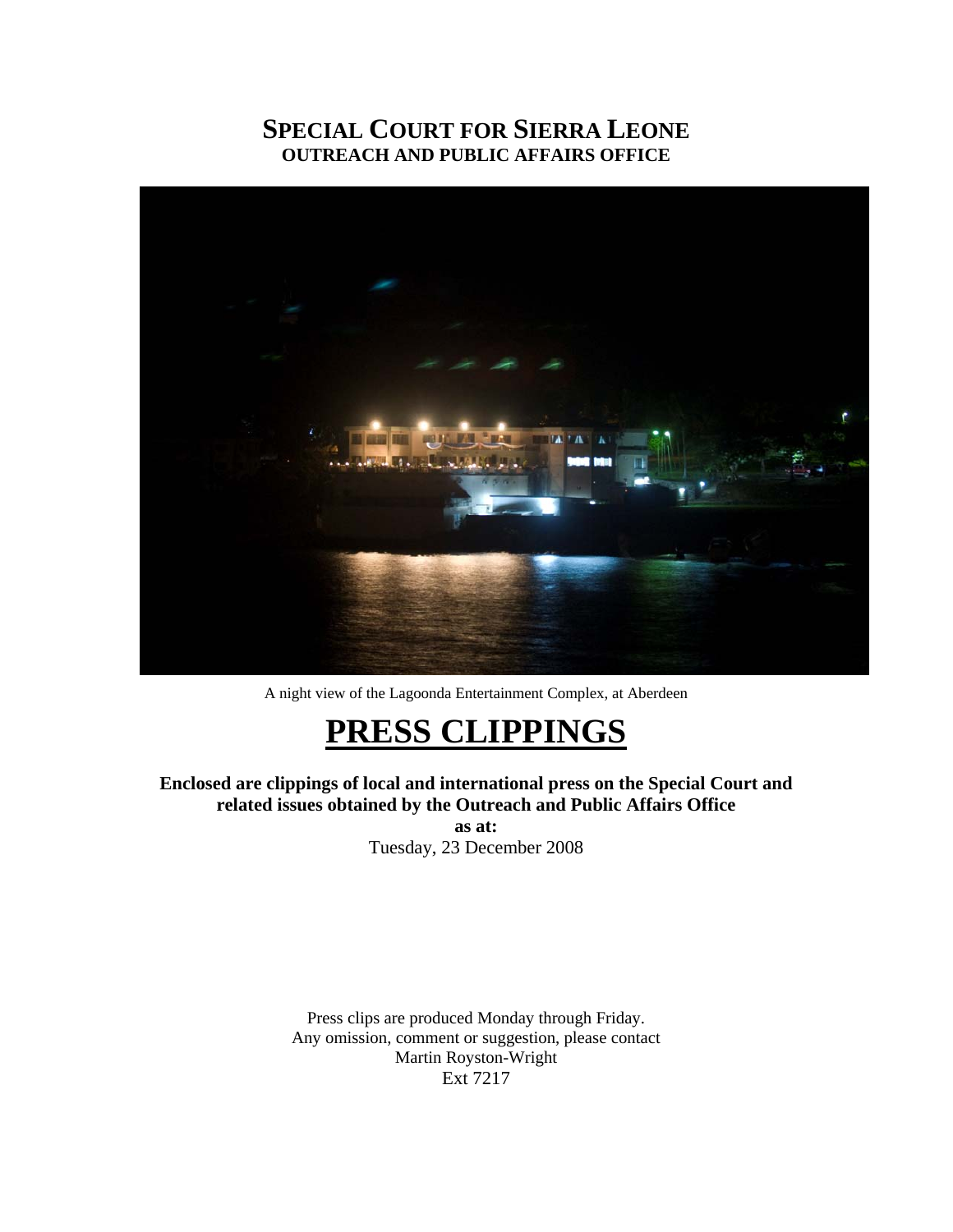| <b>Local News</b>                                                                 |           |
|-----------------------------------------------------------------------------------|-----------|
| Judges, Magistrate and Masters on 3 Gender Acts / Awoko                           | Page 3    |
| <b>International News</b>                                                         |           |
| UNMIL Public Information Office Complete Media Summaries / UNMIL                  | Pages 4-6 |
| Former Taylor Wife to Sue Liberian Government If Assets Freeze / Voice of America | Pages 7-8 |
| War-Crime Expert Assists in "Killing Fields" Trials in Cambodia / Newswise        | Page 9    |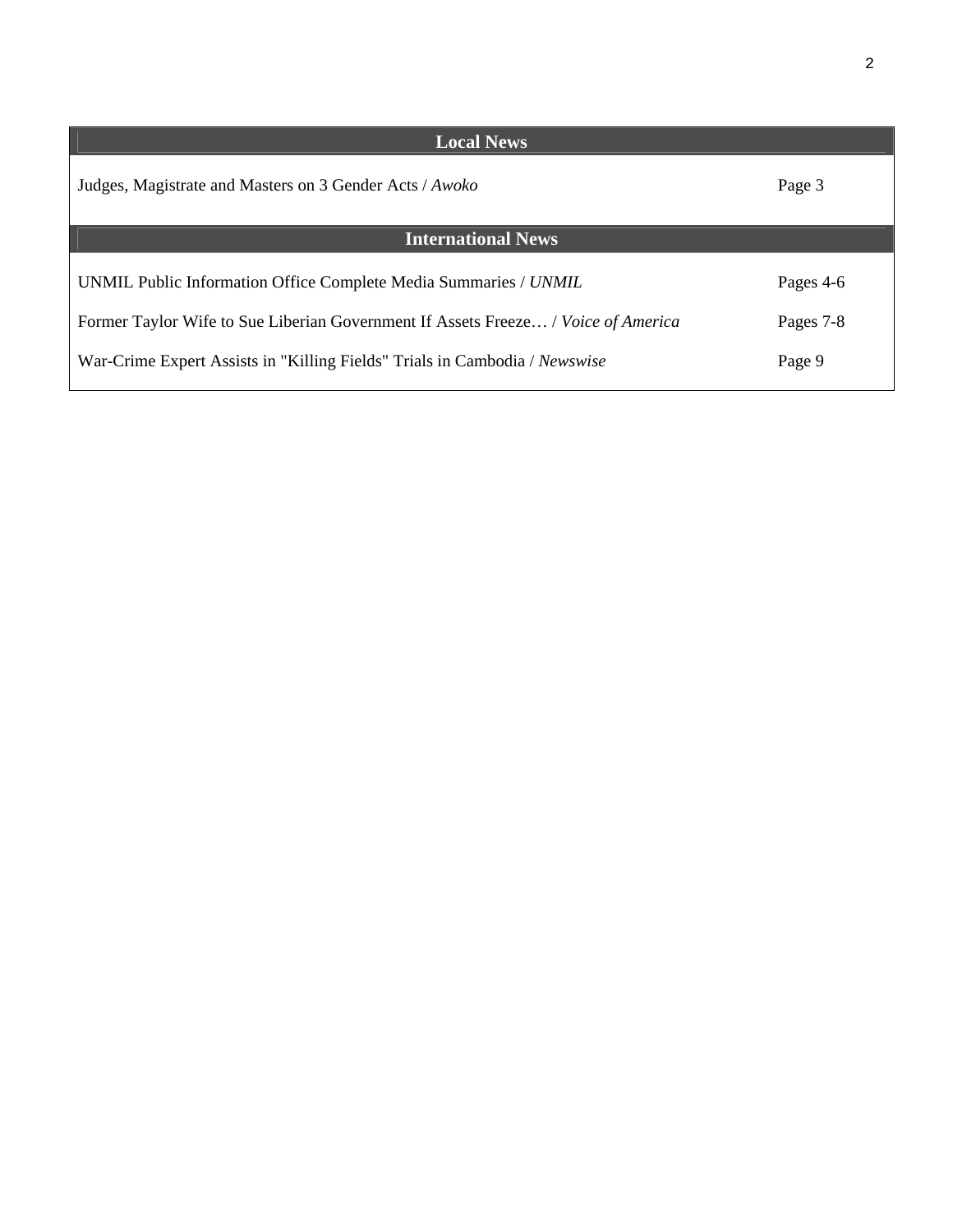# **Judges, Magistrates and masters on 3 gender Acts**

one day Workshop organized for  $J$  udges. Magistrates and Masters on the three Gender Acts has ended at Hotel Barmoi in Freetown.

Speaking about the registration of Customary Marriage and Divorce Act of 2007, Justice Adeliza Showers said that Customary Marriage laws are varied in the extent to which they protect human rights, are very uncertain and are mostly unwritten.

She added that, the new Act provides for certainty and protection in the essential framework of marriages, while allowing for regional differences outside those basic rules.

On polygamous marriage, she noted that, under the new Act, if a man marries a woman in a Christian, a Mohammedan (Muslim) or a civil marriage, he will not subsequently be allowed to marry another woman in a customary marriage.

She stated under the new Act, if a man enters a customary marriage with one woman, he shall not then be entitled to enter a Christian, Muslim or civil marriage with another woman unless he divorces the first woman.

This she said intends to stop the practice of men not taking the first customary marriage seriously and deserting their wives without support or the

opportunity to remarry.

Justice Showers pointed out that under the old law, girls were marriageable in customary law at puberty, adding that this has serious consequences for the girls and society.

The new Act introduces a minimum age of 18 years for marriage, in accordance with international standards and the laws of commonwealth neighbours stated the Judge.

She further stated that, under the old law, a woman' s consent was not required to enter a customary marriage and if a woman goes into marriage against her will it will likely be an unhappy union which may well erupt into violence, with repercussions for the entire family. the spouses and any children.

The new Act, she said introduces the bride's consent as an essential requirement for a customary marriage to be valid.

On legitimation of partners cohabiting for more than five years, she noted that under the old law, when a couple, whose personal law was customary law. did not get married but lived as husband and wife for many years. when the relationship came to an end, either through separation or death the vulnerable party was not protected.

Under the new Act, partners who cohabit as husband and wife for more than five years will be affordable the same protections as a couple married under customary law, as long a neither party is already married to another persons.

The new Act she said, requires that all customary marriages and divorces be registered.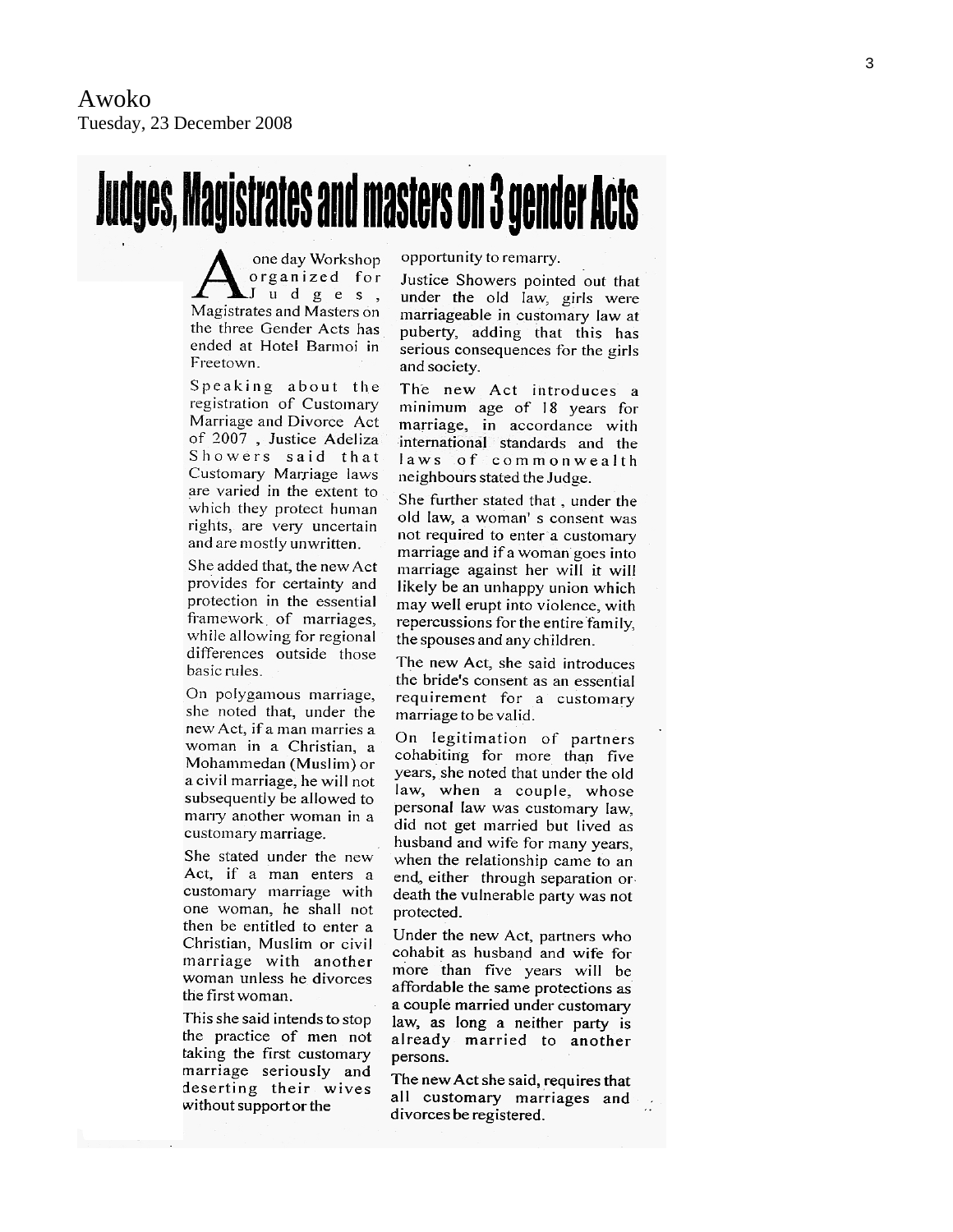

United Nations Mission in Liberia (UNMIL)

#### **UNMIL Public Information Office Complete Media Summaries 22 December 2008**

*[The media summaries and press clips do not necessarily represent the views of UNMIL.]* 

#### **Newspaper Summary**

**Restructured Liberian Army and Police in Fist Fight – Several Wounded** 

New Democrat, The Analyst, Daily Observer)

- At least four officers of the re-vetted Liberia National Police (LNP) and a number of soldiers from the restructured Armed Forces of Liberia (AFL) sustained injuries on Saturday, December 20, 2008, when some officers of the two security apparatuses clashed at the ELWA Junction outside Monrovia while several residents fled in all directions.
- The New Democrat newspaper said the violent clash which brought vehicular traffic and normal activities to a standstill at the ELWA Junction ensued when the Police and road construction workers attempted to divert some military vehicles from a road repair scene. But the soldiers insisted that they had to use the main ELWA road, where repair work was in progress. However, UN peacekeepers intervened and restored calm in the area.

#### **UN Security Council Says Assets Freeze on Taylor's Buddies Must Be Enforced**

(The Analyst, New Democrat)

- The Security Council on Friday voiced concern at the lack of progress in freezing the financial assets available to former Liberian president Charles Taylor, now on trial at the United Nations-backed court for Sierra Leone for war crimes and crimes against humanity, as well as to his family and associates.
- In a unanimously adopted resolution, the 15-member body extended for another year the Panel of Experts looking into issues of diamonds, timber, sanctions, arms and security in Liberia as it recovers from 14 years of devastating civil war, and called on the Government to continue to make all necessary efforts to enforce the assets freeze.
- The Council renewed an embargo on arms supplies, except in certain cases for the Liberian police, security and armed forces, as well as a travel ban by all States on Mr. Taylor's associates and family members, except for humanitarian situations.
- "Despite significant progress having been made in Liberia, the situation there continues to constitute a threat to international peace and security in the region," the resolution said.

#### **Bong Citizens Rally Support to Impeach Senator Taylor**

(The Inquirer, The Informer, Heritage, National Chronicle)

- A group of citizens hailing from Bong County say they have acquired thousands of signatures from their kinsmen to impeach their senior Senator, Madam Jewel Howard-Taylor.
- The citizens said they have planned a big march to be stage at the Capitol Building in early January when the lawmakers returned from their agriculture break to present their petition and signatures to the National Legislature for the removal of Senator Taylor as Senator of Bong County.
- Addressing a news conference over the weekend in Monrovia, a citizen of the county who claimed to be the Chairman of the Bong County Political Bureau, Mr. Jacob Menyonga said their decision to impeach Senator Taylor is on the basis that Madam Taylor is the source of division amongst citizens of the county.
- Mr. Menyonga alleged that Senator Taylor and Representative Bill Conneh are both antagonists to development in their county and that Senator Taylor is creating problems and causing confusion for the people of Bong County.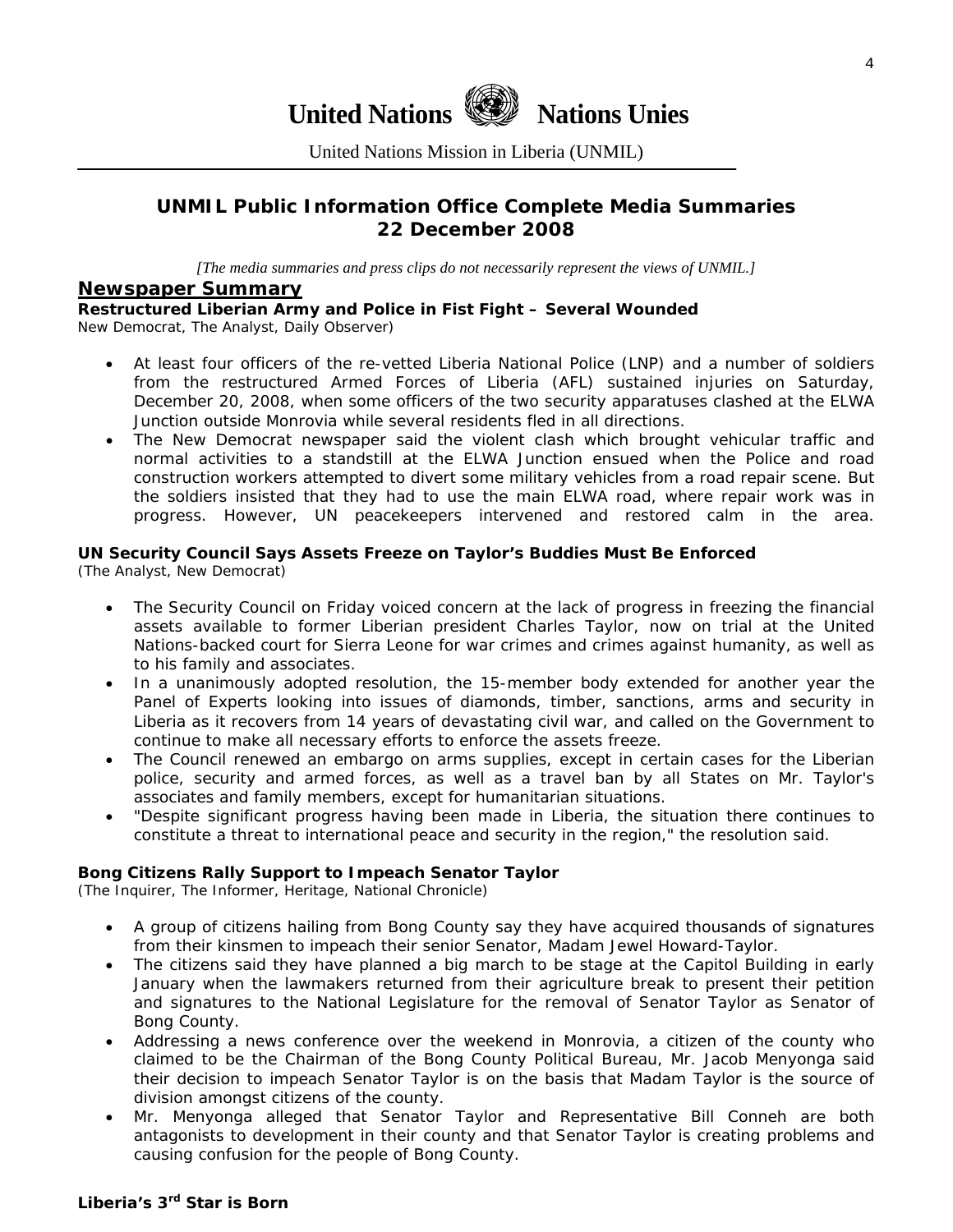(Daily Observer)

- [sic] After a 71-day gruelling process featuring about 1,000 contestants, Nicholas Buigar, 18, on Saturday, December 20, emerged as the new champion of Liberia's famed under-20 talent hunt, 'A Star Is Born.' Ms. Helen Pajebo and Victoria Tiah were declared first and second runners-up respectively at this third such annual event.
- A Star is Born," was jointly organized by the Liberian Government and the UN Mission in Liberia (UNMIL) and held at the Centennial Memorial Pavilion in downtown Monrovia.
- President Ellen Johnson Sirleaf, who was a special guest at the event, congratulated the winners and commended the organizers and sponsors for being able to bring Liberia's young people out to show off their talents. "We have seen talent today; we now have to nurture this talent; let us give some wonderful encouragement to our young people," the Liberian leader said.

## **Radio Summary**

#### **Local Media – Radio Veritas** *(News monitored today at 9:45 am)*

#### **Five Persons Confirmed Dead in Early Morning Accident**

- At least five people have been confirmed dead in an early morning accident in Monrovia.
- Police sources say a taxicab early this morning knocked down and killed an Indian police officer of UNMIL and while trying to escape collided with another taxi killing four more persons.
- Hospital sources confirmed the deaths but said their identities remain unknown.
- Meanwhile, five other persons including the "hit and run" driver is wounded and undergoing treatment at a local hospital. Four of the wounded are said to be critical.

*(Also reported on Truth F.M. and ELBC)* 

#### **President Sirleaf Visits Patients at JFK Hospital**

- President Ellen Johnson Sirleaf has distributed gifts among patients at the John F. Kennedy Medical Centre in a gesture marking the Christmas season.
- The gifts included toys for kids and other pleasantries as well as food items including a consignment of rice and fish.
- An Executive Mansion release says the President made the presentation Sunday when she visited the patients to identify with them in keeping with the spirit of the Christmas holidays.
- The President's tour covered the paediatric ward, an HIV room treating critical patients with the virus, the hospital's pharmacy; the Intensive Care Unit, and the male and female walls.

*(Also reported on Truth F.M. and ELBC)* 

#### **Star Radio***(News monitored today at 9:00 am)*

#### **U.S. Based Human Rights Group Alarms Over Plight of Stranded Liberians**

- The U.S. Based Universal Human Rights International says the plight of 7,000 Liberians stranded in that country is worsening.
- The Chief Executive Officer of the group, Torli Kruah said the desperate Liberians are currently depending on charity for survival.
- The Liberians were evacuated to the U.S. during the rebel incursion on Monrovia in 2003.

#### **Catholic Cleric Still Favours Establishment of War Crimes Court for Liberia**

- Speaking during the launch of a Human Rights resource centre by the Catholic Church in Liberia, the Apostolic Administrator of the Church, Monsignor Andrew Karnley maintained his stance for the establishment of a war crimes court in Liberia.
- Monsignor Andrew Karnley said he believes Liberians must break the culture of impunity despite the contrasting view on the establishment of the court in the country.
- In July this year, speaking at a memorial service for victims of the Lutheran Church massacre, Monsignor Karnley said the Church will support any efforts leading to the establishment of a war crimes court in the country.
- However, weeks after his statement, the Catholic Bishop Conference of Liberia (CABICOL) said the Catholic Church is officially in support of the TRC process rather than the establishment of a war crimes court.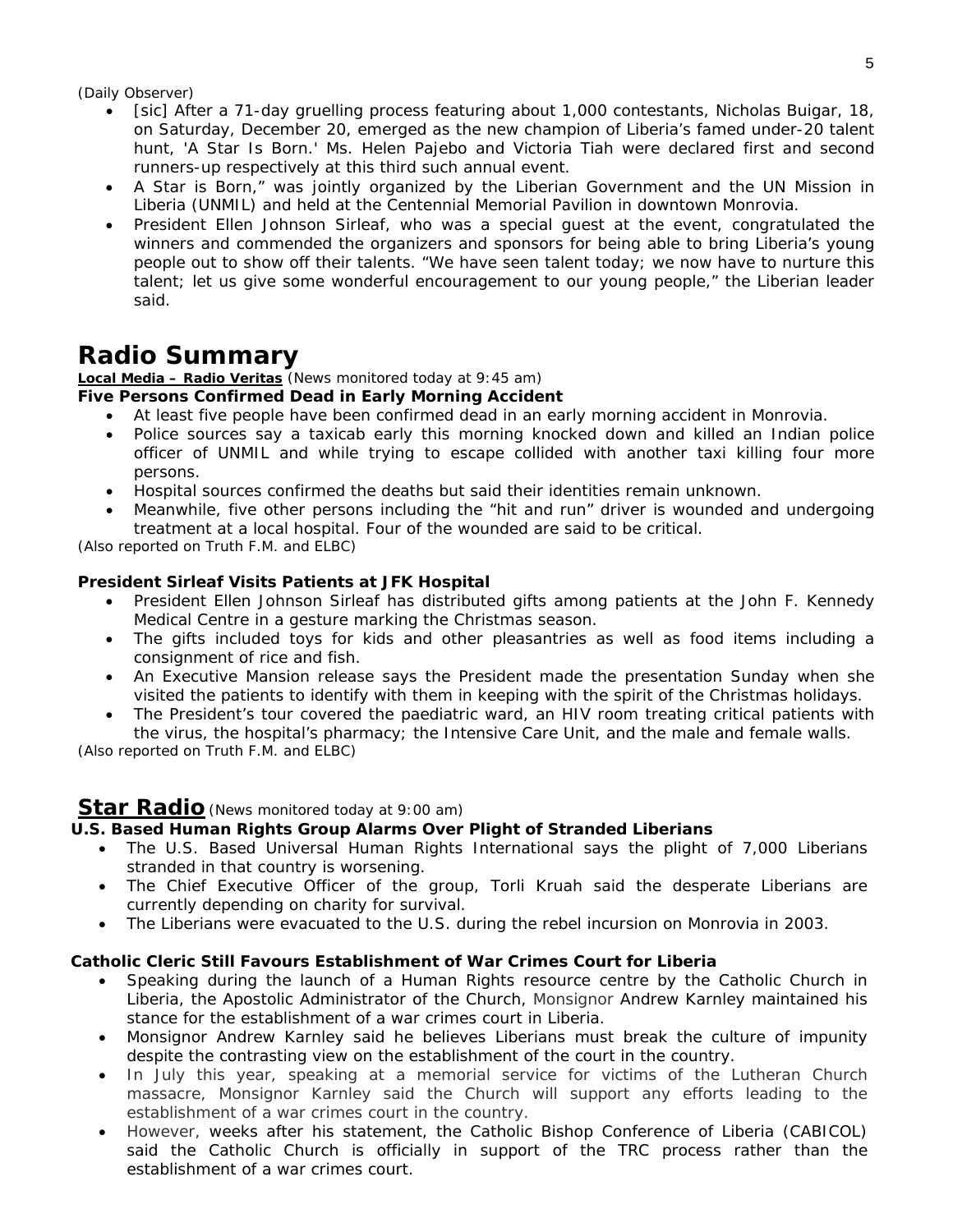#### **PUL Wants Revision of Agreement regarding Headquarters Building Project**

- The Press Union of Liberia has halted the construction being carried out by the company the former leadership claimed won the bid.
- A group of journalists led by the new leadership of the PUL visited the construction scene at the weekend and halted the work by serving the company a formal letter of its decision.
- The new leadership wants a total review of the contract, which it said breaches the union's constitution.
- According to the PUL's constitution, the President, Secretary General and Financial Secretary are authorized signatories to every financial transaction of the union.
- On the contrary, the contract between the PUL and the Arno Contractor Company was only signed by the then President, George Barpeen.

 *(Also reported on Truth F.M. and ELBC)*

\*\*\*\*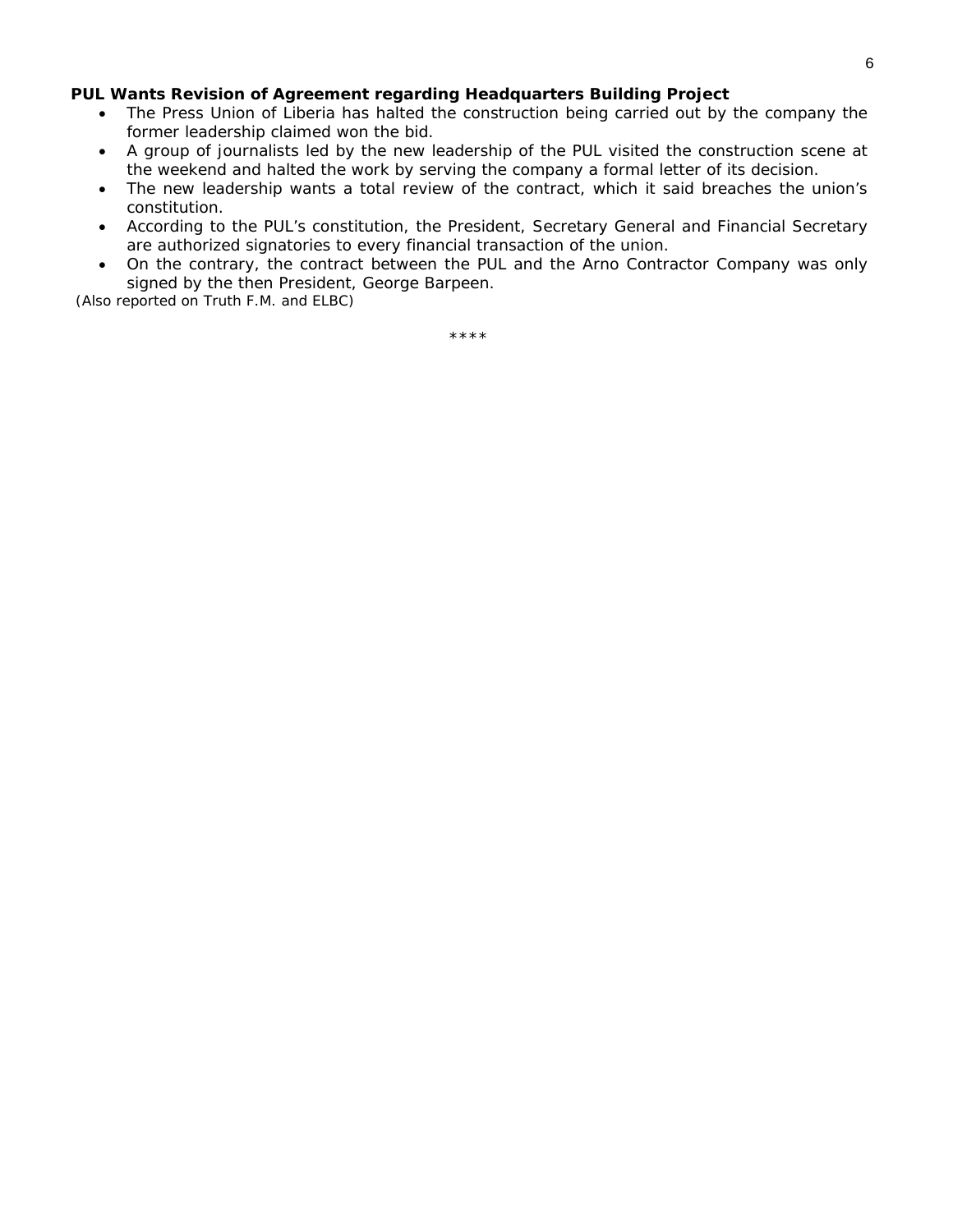Voice of America Tuesday, 23 December 2008

#### **Former Taylor Wife to Sue Liberian Government If Assets Freeze Order is Issued**

By James Butty Washington, DC

Sources in Monrovia say Liberian President Ellen Johnson Sirleaf will issue an executive order sometime this week to freeze the assets of former President Charles Taylor, his immediate family and associates. The U.N. Security Council imposed the assets freeze and a travel ban in 2004 because then President Taylor and his associates were interfering with the efforts to bring peace to Liberia. Taylor is currently on trial in The Hague for war crimes and crimes against humanity.

In a unanimous resolution over the weekend, the Security Council called on the Sirleaf government to continue to make all efforts to enforce the assets freeze.

Among those whose assets would be frozen is Senator Jewel Howard Taylor, former wife of Ex-President Charles Taylor. She told VOA she will sue the Liberian government if President Sirleaf goes ahead to issue an Executive Order.

"This is a rumor that started in 2006 when she became president. There were indications then that they might be considering an executive order to freeze the assets of persons on the assets freeze list. And this was vehemently opposed by civil society, and I think some members on the assets freeze list had taken the government to court at that time. And it was stated through the court process that no one can arbitrarily freeze peoples' accounts without due process. I don't think this is going to work because if something like that happens, we'll definitely take the government to court because it is against our constitutional requirement," she said.

Taylor hoped President Sirleaf would not go against her own promise to uphold the rule of law in Liberia. The former first lady said President Sirleaf should go through the national legislature to create a new law that would enable her to implement any assets freeze.

"Either the laws are enforced or you create a new law to give everyone their day in court. And I think Jewel Howard Taylor as an individual has been charged with ongoing ties with Charles Taylor. Let me say in this public manner, because I know others will be listening, that I do have two children that belong to Charles Taylor. Those children have to have access to their father; he has to speak to them, and I am not going to cut them from their father because I'm on the assets freeze list. If the government intends to freeze assets that I might or might not have it will have to go through a due process out of which I will be declared innocent. Anything outside this would be unconstitutional, and we will take them to court," Taylor said.

She said whatever executive powers the president of Liberia might have should not contravene the constitution.

Taylor said she is legally divorced from former President Taylor and does not understand why her name is still on the U.N. travel ban list.

Besides the former Liberian first lady, others on the U.N. travel ban and assets freeze list include former Speaker of the House of Representatives, Edwin Snowe, former chairman of Taylor's National Patriotic Party, Chief Cyril Allen, and former Commissioner of Maritime Affairs of Liberia Benoni Urey.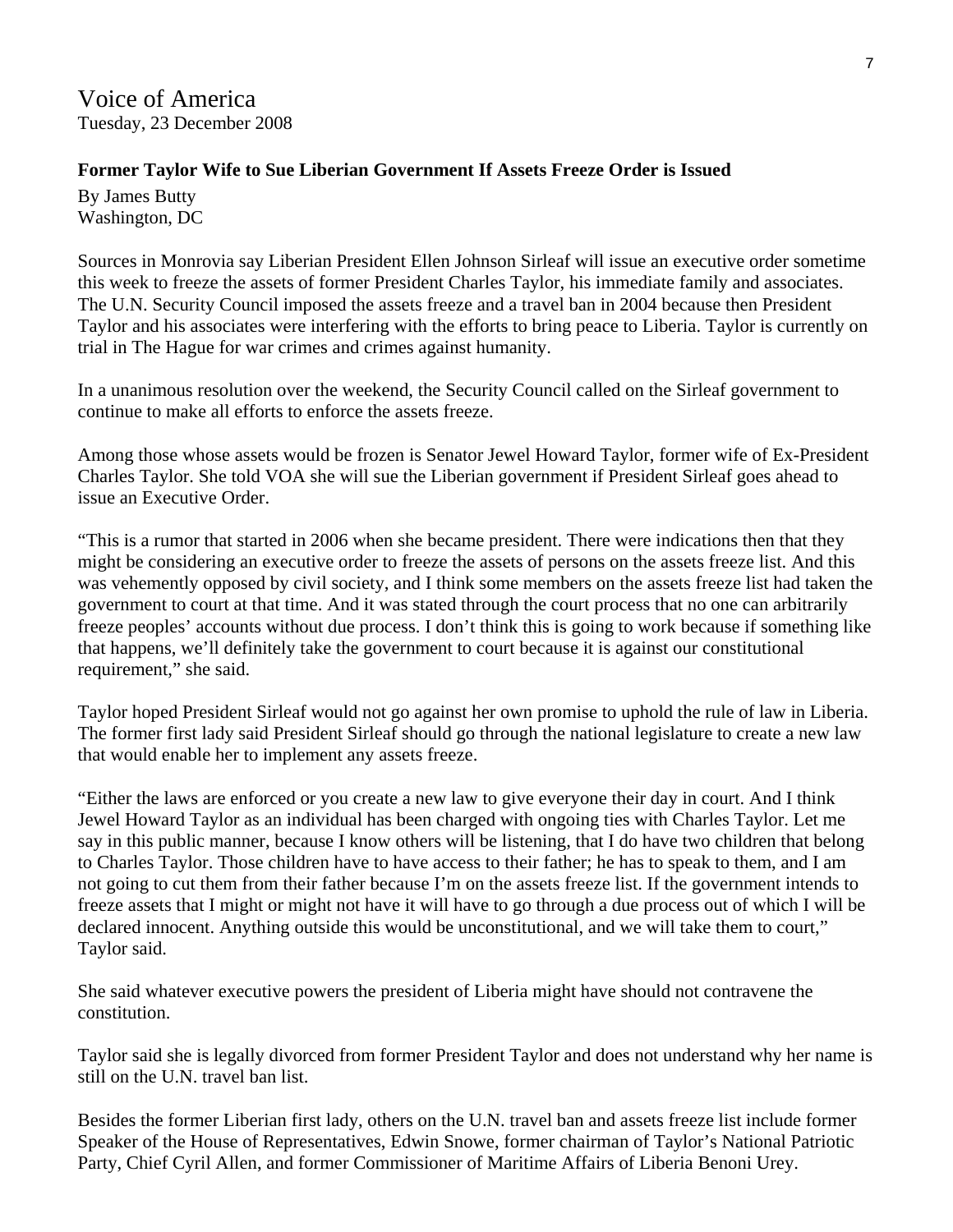Former First Lady Taylor also played down reports of a movement to impeach her as senior senator from Bong County.

"I've been hearing on the radio and reading in the newspapers that a few people from the county have set out to start a process of impeachment. But I would like to say that our laws do not provide for the impeachment of any senator or any representative for that matter. A sitting senator can be removed for proven cause as for the court of conduct or if she or he does something against the Liberian Senate. And that is not the case here, Taylor said.

She said the efforts to impeach her are politically motivated because she had recently been talking about corruption issues in Bong County.

"If you want to say that Jewel Howard Taylor can be removed from her seat only because she speaks about corruption in the county and the county development funds, then it's a sad day. But I don't think this is something that has any bearing on the work that I continue to do for the people of the county. So I'd like to say it is purely politically motivate. I'm a prominent member of the Liberian Senate, I'm a hardworking representative of the people of Bong County, and I think I continue to enjoy their confidence," Taylor said.